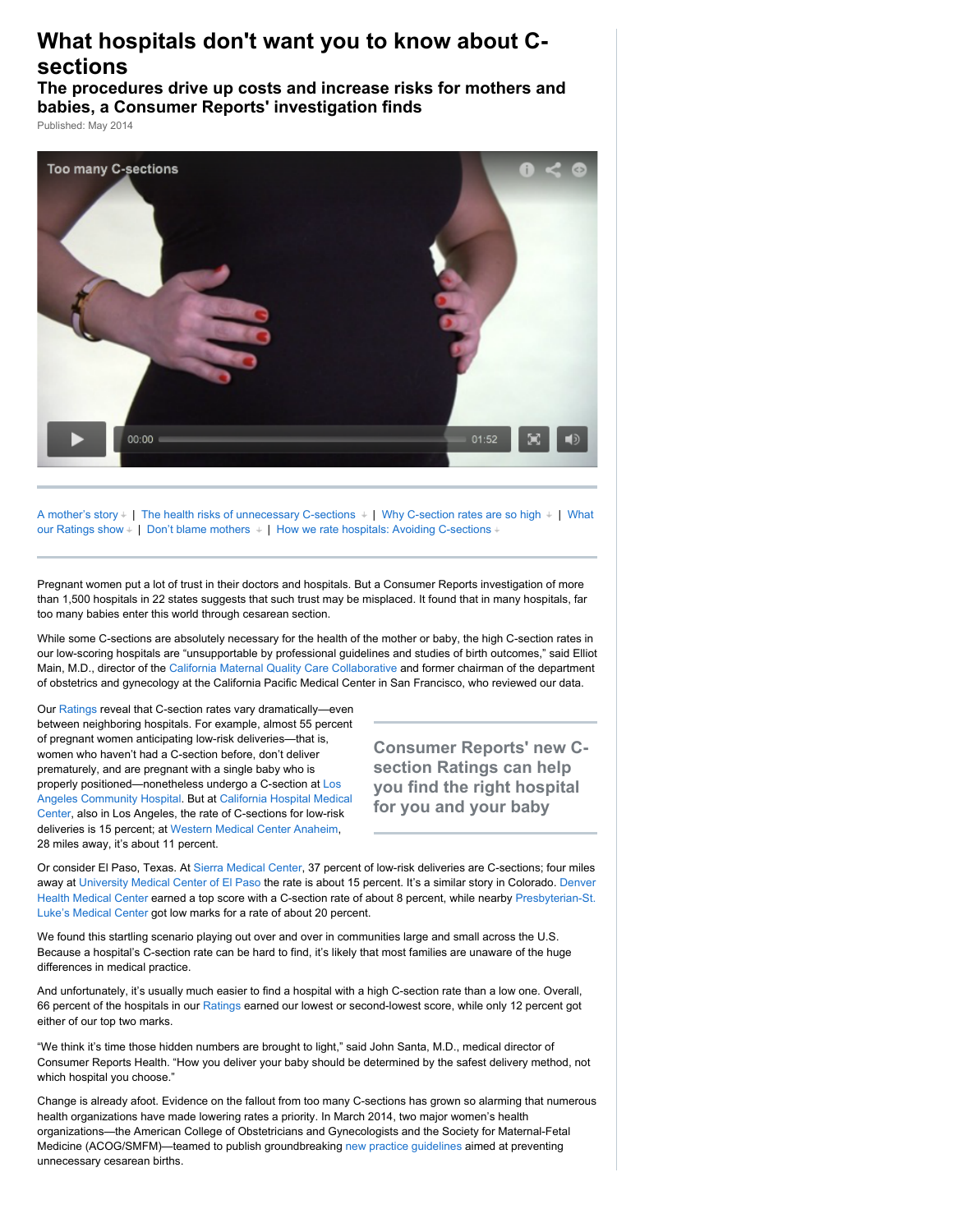But hospitals can be bureaucratic institutions where the wheels of change move slowly. We'll look at why C-sections remain so overused. And our [Ratings—](http://www.consumerreports.org/health/doctors-hospitals/hospital-ratings.htm)the most comprehensive ever on C-sections for individual U.S. hospitals—can help families choose the right place to deliver their baby.

### **[Find your hospital's C-section rate](http://www.consumerreports.org/health/doctors-hospitals/hospital-ratings.htm)**

We have rated more than 1,500 hospitals in 22 states on their C-section rates for low-risk deliveries—that is, women who haven't had a C-section before, don't deliver prematurely, and are pregnant with a single baby who is properly positioned. Those states are: [Arizona,](http://www.consumerreports.org/health/doctors-hospitals/hospital-ratings/ratings/search-results.htm?state=AZ) [California,](http://www.consumerreports.org/health/doctors-hospitals/hospital-ratings/ratings/search-results.htm?state=CA) [Colorado,](http://www.consumerreports.org/health/doctors-hospitals/hospital-ratings/ratings/search-results.htm?state=CO) [Florida,](http://www.consumerreports.org/health/doctors-hospitals/hospital-ratings/ratings/search-results.htm?state=FL) [Iowa,](http://www.consumerreports.org/health/doctors-hospitals/hospital-ratings/ratings/search-results.htm?state=IA) [Illinois](http://www.consumerreports.org/health/doctors-hospitals/hospital-ratings/ratings/search-results.htm?state=IL)[,](http://www.consumerreports.org/health/doctors-hospitals/hospital-ratings/ratings/search-results.htm?state=NY) [Kentucky](http://www.consumerreports.org/health/doctors-hospitals/hospital-ratings/ratings/search-results.htm?state=KY)[, M](http://www.consumerreports.org/health/doctors-hospitals/hospital-ratings/ratings/search-results.htm?state=NY)[assachusetts](http://www.consumerreports.org/health/doctors-hospitals/hospital-ratings/ratings/search-results.htm?state=MA)[,](http://www.consumerreports.org/health/doctors-hospitals/hospital-ratings/ratings/search-results.htm?state=NY) [Maryland](http://www.consumerreports.org/health/doctors-hospitals/hospital-ratings/ratings/search-results.htm?state=MD)[,](http://www.consumerreports.org/health/doctors-hospitals/hospital-ratings/ratings/search-results.htm?state=NY) [North Carolina](http://www.consumerreports.org/health/doctors-hospitals/hospital-ratings/ratings/search-results.htm?state=NC)[,](http://www.consumerreports.org/health/doctors-hospitals/hospital-ratings/ratings/search-results.htm?state=NY) [New Jersey](http://www.consumerreports.org/health/doctors-hospitals/hospital-ratings/ratings/search-results.htm?state=NJ)[, New](http://www.consumerreports.org/health/doctors-hospitals/hospital-ratings/ratings/search-results.htm?state=NY) York, [Nevada,](http://www.consumerreports.org/health/doctors-hospitals/hospital-ratings/ratings/search-results.htm?state=NV) [Oregon,](http://www.consumerreports.org/health/doctors-hospitals/hospital-ratings/ratings/search-results.htm?state=OR) [Pennsylvania,](http://www.consumerreports.org/health/doctors-hospitals/hospital-ratings/ratings/search-results.htm?state=PA) [Rhode Island,](http://www.consumerreports.org/health/doctors-hospitals/hospital-ratings/ratings/search-results.htm?state=RI) [Texas,](http://www.consumerreports.org/health/doctors-hospitals/hospital-ratings/ratings/search-results.htm?state=TX) [Utah,](http://www.consumerreports.org/health/doctors-hospitals/hospital-ratings/ratings/search-results.htm?state=UT) [Virginia,](http://www.consumerreports.org/health/doctors-hospitals/hospital-ratings/ratings/search-results.htm?state=VA) [Vermont,](http://www.consumerreports.org/health/doctors-hospitals/hospital-ratings/ratings/search-results.htm?state=VT) [Washington,](http://www.consumerreports.org/health/doctors-hospitals/hospital-ratings/ratings/search-results.htm?state=WA) and [Wisconsin.](http://www.consumerreports.org/health/doctors-hospitals/hospital-ratings/ratings/search-results.htm?state=WI) Click on the state you are interested,



then sort by "Avoiding C-section." To see a hospital's specific C-section rate, click on its name, then scroll down the page until you see the heading "Avoiding C-sections." You can also [download a PDF](http://www.consumerreports.org/cro/resources/streaming/PDFs/Consumer-Reports-Hospital-Ratings-Avoiding-C-sections-FULL.pdf) of the Avoiding C-section Ratings for all 22 states.

# **A mother's story**

Melek Speros of Austin, Texas, says her doctor warned her late in her first pregnancy that her pelvis might be too small to allow for a vaginal delivery. "I was really surprised because I'm 5'8" tall with a large frame," Speros said. Reluctantly, her doctor agreed to allow her to "try" a vaginal birth by inducing labor eight days before her due date at St. David's South Austin [Medical Center \(which earned low marks in our Ratings.\) W](http://www.consumerreports.org/health/doctors-hospitals/hospitals/hospital-ratings/st-davids-south-austin-medical-center-6740095-report-card.htm)hen the induction didn't quickly work, he recommended a C-section. "He said that a vaginal birth would be unsafe, that my baby could get stuck and suffer serious harm," Speros said.



She took him at his word, and delivered her first son by Csection as well as her second son two years later. That's no surprise: Mothers who deliver a first baby by C-section are about 90 percent more likely to deliver subsequent babies that

Melek Speros of Austin, Texas, delivered her third baby vaginally after two C-sections.

way, too. But with her third, in what she describes as "the culmination of my hopes and dreams about giving birth," Speros vaginally delivered a healthy 9-pound boy.

Speros' experience—feeling pressured into a C-section without being informed about her birthing options prompted her to change career plans, switching from lawyer to childbirth educator. And indeed getting reliable information about how hospitals approach childbirth can be difficult. For example, while hospitals often target expectant mothers with ads featuring cherubic infants and cozy birthing rooms, they seldom publicize their rates for surgical deliveries.

# **The health risks of unnecessary C-sections**

There are times when a surgical birth is the safest option. For example, C-sections can be lifesaving when the outlet from the womb is blocked by the placenta (a condition called placenta previa) or the baby isn't properly positioned for birth by, for example, lying sideways in the uterus instead of head down. And with modern obstetrical care, C-sections are quite safe.

But a C-section—the second most commonly performed surgical procedure in the country, requiring a 6-inch incision in the abdomen and a second through the uterus—is major surgery, and thus takes longer to recover from than a vaginal delivery and also carries additional risks.

# **Related Topics**

[Hospital Ratings](http://www.consumerreports.org/health/doctors-hospitals/hospital-ratings.htm) [How we rate](http://www.consumerreports.org/cro/2012/10/how-we-rate-hospitals/index.htm) hospitals [What to reject when](http://www.consumerreports.org/cro/2012/05/what-to-reject-when-you-re-expecting/index.htm) you are expecting

"C-sections increase the risk of mortality and complications," says Kent Heyborne, M.D., chief of obstetrics at [Denver Health Medical Center,](http://www.consumerreports.org/health/doctors-hospitals/hospitals/hospital-ratings/denver-health-medical-center-6840290-report-card.htm) which had the lowest C-section rate of any hospital in our [Ratings](http://www.consumerreports.org/health/doctors-hospitals/hospital-ratings.htm) with at least 5,000 low-risk deliveries over the two-year period included in our analysis. "But we're just now becoming aware of the down stream effects."

Carol Sakala, Ph.D., director of [Childbirth Connection](http://www.childbirthconnection.org/) programs at the National Partnership for Women & Families, agrees. "Unless there is a definitive need for a C-section, vaginal birth has major benefits for moms and babies, both in the short term and throughout the course of their lives," she said.

To begin with, although having a C-section may sound like a shortcut, it's not. Speros says that although her C-sections went smoothly, it still took much longer to recover from them than it did from the vaginal birth of her third son.

And like others who've had abdominal surgery, she has lingering numbness at the site of the incision. Nineteen percent of women who've had a C-section report pain at the incision site being a major problem in the two months following delivery. That's according to Listening to Mothers III, a national survey conducted by Harris Interactive for the Childbirth Connection of 2,400 mothers who gave birth to single babies in a hospital from July 2011 through June 2012. That compares with 11 percent of women who gave birth vaginally who cited a painful perineum (the area between the vagina and anus) as a major problem. And women with C-sections were more likely to say that the pain lasted six months or longer, too.

Life-threatening complications are rare whether babies are born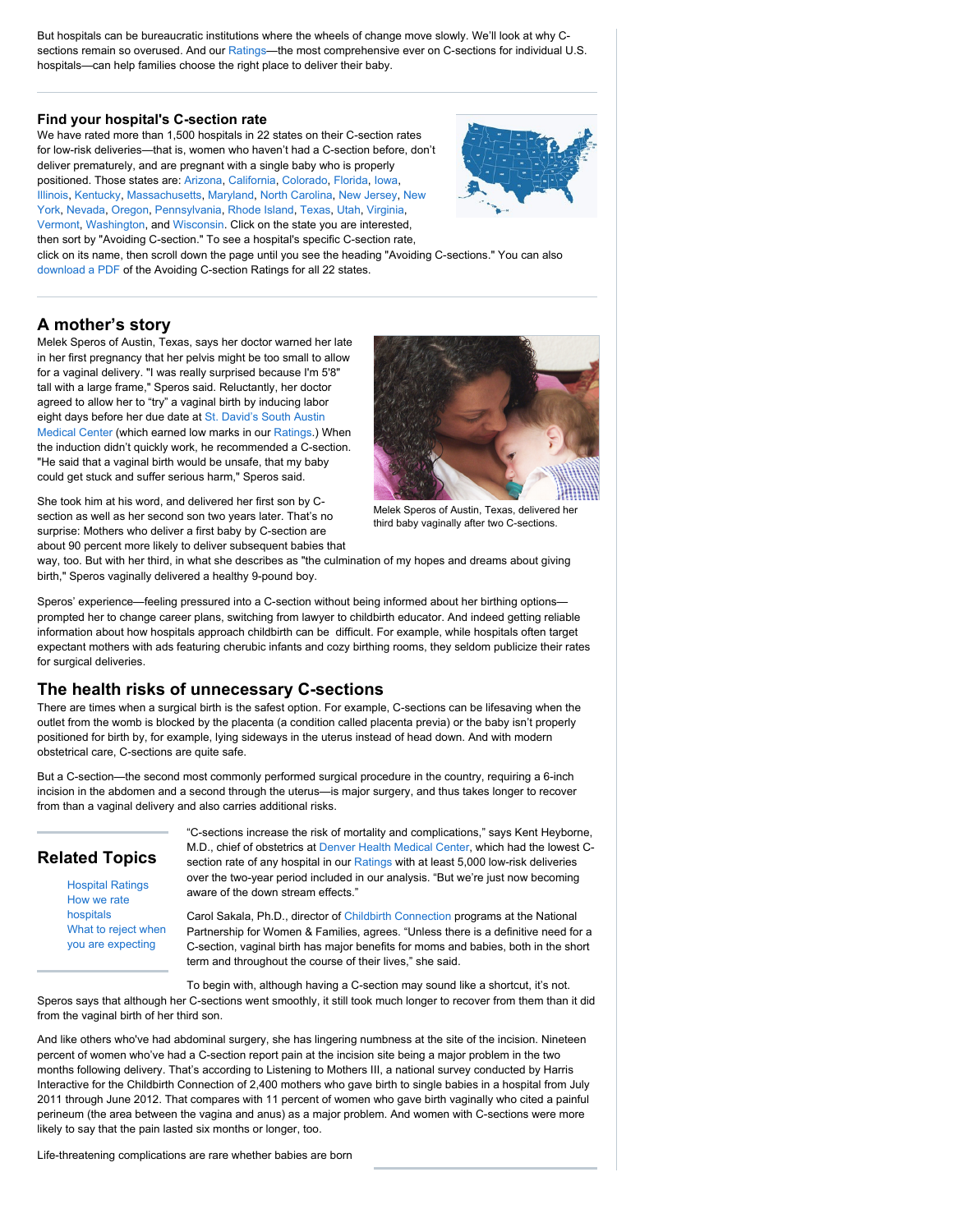vaginally or by C-section. But compared with women giving birth vaginally, healthy, low-risk women undergoing their first Csection were three times more likely to suffer serious complications—such as severe bleeding, blood clots, heart attack, kidney failure, and major infections—according to a 14 year analysis of more than 2 million women in Canada published in 2007 and cited by the new ACOG/SMFM guidelines.

**Moms who deliver a first baby by C-section are about 90 percent more likely to deliver their second baby that way, too.**

And the risk of complications increases with each subsequent cesarean delivery. "Once you've had a C-section, there's a big

chance that all future births will also be by cesarean," Main said. "And that's when the risks really start to rise."

Vaginal delivery for uncomplicated births is also better for babies. They are less likely to suffer breathing problems and more likely to be breastfed, perhaps because it's easier to get breastfeeding going when mothers are not recovering from major surgery. Some research suggests that over the long-term, babies born vaginally may be slightly less prone to chronic ailments such as asthma, allergies, or obesity, perhaps due in part to a protective effect from beneficial bacteria transferred from the mother during birth.

## **Why C-section rates are so high**

The number of C-sections performed in the U.S. has leveled off in the last few years, but is still up 500 percent since 1970. All those C-sections have not translated into substantially better outcomes for mothers and babies. The infant death rate in the U.S., while low, is higher than that of most other industrialized nations. And the maternal death rate actually increased slightly from 1990 to 2013, according to an [analysis](http://www.thelancet.com/journals/langlo/article/PIIS2214-109X%2814%2970227-X/abstract) published May 2, 2014, online in The Lancet medical journal.

In part those grim statistics reflect the fact that American women today tend to be older and heavier going into pregnancy. But experts say that the main problem is a health care system that no longer values normal birth and focuses on scheduling labor, in part for patient and doctor convenience.

In the U.S. far fewer babies are born on holidays such as the Fourth of July or days around Thanksgiving or Christmas, we found when we examined three year's worth of data on births compiled for us by the Centers for Disease Control and Prevention. That could be because hospitals tend to schedule C-sections for times when they are well staffed—or because doctors, and even some mothers, may not want deliveries to interrupt their holidays.

That level of control requires increased use of interventions such as inducing, or starting, labor before a woman's due date, which might increase the risk of cesarean delivery, or just scheduling a C-section from the start.

Another major problem is that many doctors intervene because they think that labor is moving too slowly and that longer labors lead to complications. But those assumptions are based on outdated information, says Aaron Caughey, M.D., Ph.D., chair of the department of obstetrics and gynecology and associate dean for women's health research and policy at Oregon Health

and Science University in Portland, Ore., and lead author on the new ACOG/SMFM guidelines.

The new guidelines help clear up when providers should act and when they have to be patient and let nature take its course. The absence of solid, up-to-date guidelines might have allowed other factors, including concerns about malpractice suits, to drive up the number of C-sections, Caughey says.

In addition, hospitals keeping watch on their financial bottom lines may turn a blind eye to high C-section rates. Medicaid and private health insurance pay about 50 percent more for C-sections than for vaginal births. Halving [the total number of C-sections performed in the U.S. would save about \\$5 billion yearly, according to the Center](http://chqpr.org/blog/index.php/2013/01/) for Healthcare Quality & Payment Reform, which advocates for higher-quality, lower-cost health care.

## **What our Ratings show**

Our [Ratings](http://www.consumerreports.org/health/doctors-hospitals/hospital-ratings.htm) are based on the C-section rates for mothers who anticipate low-risk deliveries—that is, for women who haven't had a C-section before, don't deliver prematurely, and are pregnant with a single baby who is properly positioned. While complications such as problems with the baby's heartbeat could happen during labor and require intervening surgically, experts say that the vast majority of women in that low-risk category should be able to have a vaginal birth.

The average C-section rate for low-risk deliveries among the hospitals we looked at was about 18 percent—much higher than the national average of 12.6 percent in 2000, a benchmark we used to develop our [Ratings.](http://www.consumerreports.org/health/doctors-hospitals/hospital-ratings.htm) (Note that the average total Csection rate, which includes all cesarean deliveries not just lowrisk ones, is 33 percent.)

And some hospitals performed much better—or worse—than average. C-section rates ranged from less than 5 percent at [Saint Croix Regional Medical Center](http://www.consumerreports.org/health/doctors-hospitals/hospitals/hospital-ratings/st-croix-regional-medical-center-6451695-report-card.htm) in Saint Croix Falls, Wis., to a high of almost 57 percent at [Three Rivers Medical Center](http://www.consumerreports.org/health/doctors-hospitals/hospitals/hospital-ratings/three-rivers-medical-center-6920005-report-card.htm) in Louisa, Ky.

So why do some hospitals have higher rates than others?

**Cutting the number of Csections in half would save the U.S. about \$5 billion a year in health care costs.**

**C-section rates for low-risk deliveries ranged from a low of 4 percent to a high of 57 percent.**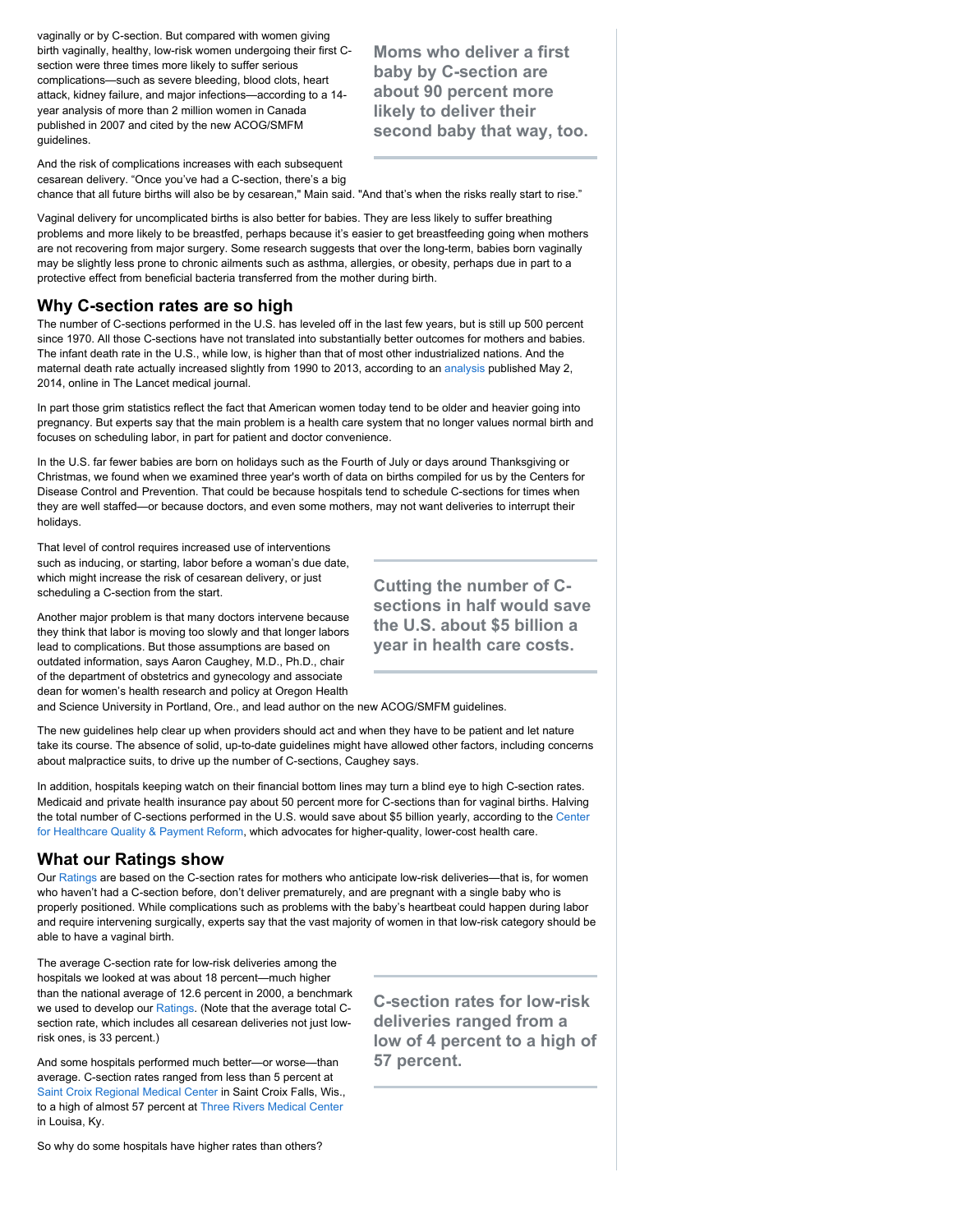Unfortunately, we found no simple answers. Prospect Medical Holdings, the company that owns Los Angeles [Community Hospital, says it treats "a significantly higher percentage of low-income and transient patients, ma](http://www.consumerreports.org/health/doctors-hospitals/hospitals/hospital-ratings/los-angeles-community-hospital-6930060-report-card.htm)ny of whom have had little or no prenatal or primary care prior to delivery." Those women may be at higher risk because of gestational diabetes or high blood pressure, a representative told us.

Our analysis did find slightly higher rates at hospitals in large urban areas compared with hospitals in smaller cities, perhaps because they see more women with risk factors not accounted for in our data or they have a larger proportion of first-time moms. But many similar hospitals serving similar populations manage to keep C-section rates low. For example, [Saint Anthony Hospital](http://www.consumerreports.org/health/doctors-hospitals/hospitals/hospital-ratings/saint-anthony-hospital-6430710-report-card.htm) in Chicago treats many low-income patients but still earned a high Rating, with a C-section rate of 9 percent of babies.

Our [Ratings](http://www.consumerreports.org/health/doctors-hospitals/hospital-ratings.htm) also confirm findings from other research showing significant regional differences. The lowest rates were in mountain states, the West coast, and the upper Midwest. For-profit hospitals also tended to have higher C-section rates.

But none of those factors come close to explaining the wide variation we found, the experts we consulted say.

## **Don't blame mothers**

Too often the medical establishment blames mothers. "They must be older, fatter, sicker, or they must be requesting C-sections," Main said. "But that's completely bogus. As a doctor I can convince almost any woman in labor to have a C-section." Even after you account for things such as mothers' age and weight, according to Main, you are still left with huge discrepancies of care.

Almost two-thirds of women in the Listening to Mothers [survey](http://www.childbirthconnection.org/article.asp?ck=10068) who had their first C-section said their doctor was the decision maker, and more than one-quarter said they felt pressured to have the surgery.

"What it boils down to is culture," Main said. "Culture of the hospital, the nursing staff, even the patients." He points out that hospitals with a culture of facilitating vaginal birth—those that allow vaginal birth after cesarean, for example, or those where 10 percent or more of births are attended by nurse midwives have far lower rates of C-sections.

A culture such as the one you find at Denver Health Medical Center, where Heyborne works. Lots of places say they have an "institutional philosophy" against too many C-sections, says Heyborne, but, "It's how we've translated that into action that makes a difference." He says that as a teaching hospital, Denver Health is fully staffed with health care providers 24/7. "A lot of C-sections are done at 5 or 6 in the evening," Heyborne

**More than a quarter of women in a 'Listening to Mothers' survey who had a first C-section said they felt pressured to have the surgery.**

said. "We don't have those pressures here. No one is trying to get home to dinner or the golf course."

In addition he says that the hospital has firm policies against using interventions that might lead to cesareans, such as inducing labor without a medical reason. And Heyborne credits an active midwifery service. "About onethird of our births are managed by midwives and that helps keep the emphasis on natural birth processes."

## **How we rate hospitals: Avoiding C-sections**

The [Ratings](http://www.consumerreports.org/health/doctors-hospitals/hospital-ratings.htm) are based on the C-section rates for mothers who anticipate a low-risk delivery—that is, women who haven't had a C-section before, don't deliver prematurely, and are pregnant with a single baby who is the proper position for delivery. The Ratings include all mothers, not just first-time mothers. The data the Ratings are based on do not include information on factors that may increase the risk for a C-section, such as heart problems in the mother or fetus, pregnancy-related high blood pressure, diabetes, obesity, or any other chronic disease.

The data come from the 22 states that had data available for us to analyze: [Arizona,](http://www.consumerreports.org/health/doctors-hospitals/hospital-ratings/ratings/search-results.htm?state=AZ) [California,](http://www.consumerreports.org/health/doctors-hospitals/hospital-ratings/ratings/search-results.htm?state=CA) [Colorado,](http://www.consumerreports.org/health/doctors-hospitals/hospital-ratings/ratings/search-results.htm?state=CO) [Florida,](http://www.consumerreports.org/health/doctors-hospitals/hospital-ratings/ratings/search-results.htm?state=FL) [Iowa,](http://www.consumerreports.org/health/doctors-hospitals/hospital-ratings/ratings/search-results.htm?state=IA) [Illinois,](http://www.consumerreports.org/health/doctors-hospitals/hospital-ratings/ratings/search-results.htm?state=IL) [Kentucky,](http://www.consumerreports.org/health/doctors-hospitals/hospital-ratings/ratings/search-results.htm?state=KY) [Massachusetts,](http://www.consumerreports.org/health/doctors-hospitals/hospital-ratings/ratings/search-results.htm?state=MA) [Maryland,](http://www.consumerreports.org/health/doctors-hospitals/hospital-ratings/ratings/search-results.htm?state=MD) [North Carolina,](http://www.consumerreports.org/health/doctors-hospitals/hospital-ratings/ratings/search-results.htm?state=NC) New [Jersey, New York, Nevada, Oregon, Pennsylvania, Rhod](http://www.consumerreports.org/health/doctors-hospitals/hospital-ratings/ratings/search-results.htm?state=NJ)[e](http://www.consumerreports.org/health/doctors-hospitals/hospital-ratings/ratings/search-results.htm?state=RI) Island, [Texas,](http://www.consumerreports.org/health/doctors-hospitals/hospital-ratings/ratings/search-results.htm?state=TX) [Utah](http://www.consumerreports.org/health/doctors-hospitals/hospital-ratings/ratings/search-results.htm?state=UT), [Virginia,](http://www.consumerreports.org/health/doctors-hospitals/hospital-ratings/ratings/search-results.htm?state=VA) [Vermont,](http://www.consumerreports.org/health/doctors-hospitals/hospital-ratings/ratings/search-results.htm?state=VT) [Washington,](http://www.consumerreports.org/health/doctors-hospitals/hospital-ratings/ratings/search-results.htm?state=WA) and [Wisconsin.](http://www.consumerreports.org/health/doctors-hospitals/hospital-ratings/ratings/search-results.htm?state=WI)



**Denver Health Medical Center** Midwives manage about a third of babies born at Denver Health, a top-rated hospital.

It covers births during a two-year period between 2009 and 2012, depending on the state. We include hospitals with a minimum of 100 low-risk deliveries over that two-year period.

For more details, read more on [how we rate hospitals](http://www.consumerreports.org/cro/2012/10/how-we-rate-hospitals/index.htm) and [our technical report on hospital Ratings.](http://www.consumerreports.org/health/resources/pdf/how-we-rate-hospitals/How%20We%20Rate%20Hospitals.pdf)

# **Hospitals with high or low C-section rates**

The table below shows the 10 hospitals in our [Ratings](http://www.consumerreports.org/health/doctors-hospitals/hospital-ratings.htm) with the lowest C-section rates that had at least 5,000 low-risk deliveries over two years.

#### **Hospitals with low C-section rates**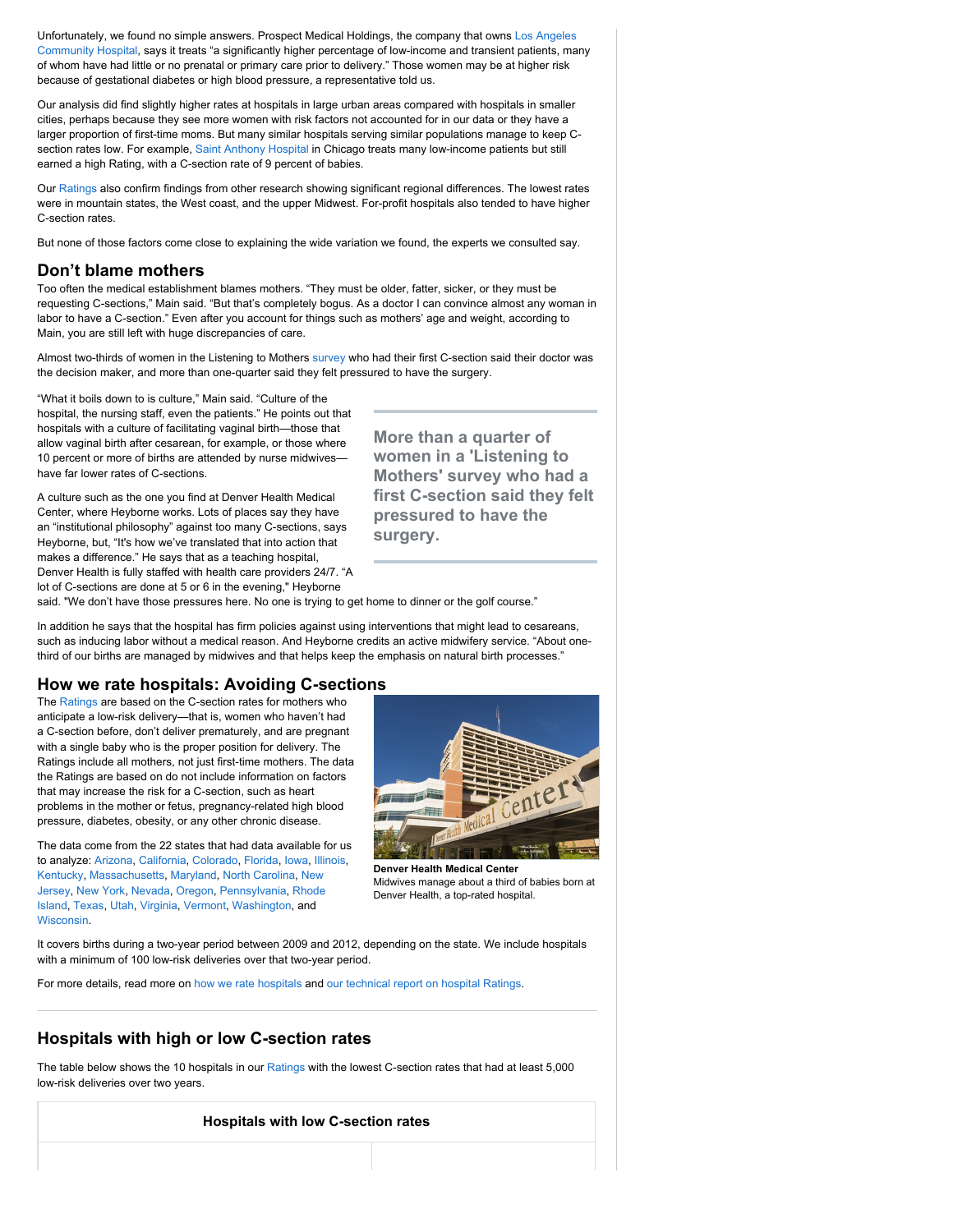| Name and location                                  | C-section rate (%)<br>(lower is better) |
|----------------------------------------------------|-----------------------------------------|
| Denver Health Medical Center, Denver               | 7.9                                     |
| Utah Valley Regional Medical Center, Provo, Utah   | 8.3                                     |
| McKay-Dee Hospital Center, Ogden, Utah             | 9.2                                     |
| Intermountain Medical Center, Murray, Utah         | 9.6                                     |
| Monmouth Medical Center, Long Branch, N.J.         | 10.0                                    |
| <b>JPS Health Network, Fort Worth, Texas</b>       | 10.3                                    |
| Bakersfield Memorial Hospital, Bakersfield, Calif. | 10.5                                    |
| University Medical Center, Las Vegas               | 10.9                                    |
| Columbia St. Mary's Hospital Milwaukee, Milwaukee  | 11.4                                    |
| WakeMed Raleigh Campus, Raleigh, N.C.              | 11.6                                    |

The table below shows the 10 hospitals in our [Ratings](http://www.consumerreports.org/health/doctors-hospitals/hospital-ratings.htm) with the highest C-section rates that at least 5,000 lowrisk deliveries over two years.

| <b>Hospitals with high C-section rates</b>             |                                         |
|--------------------------------------------------------|-----------------------------------------|
| Name and location                                      | C-section rate (%)<br>(lower is better) |
| Virginia Hospital Center - Arlington, Arlington, Va.   | 27.1                                    |
| Lenox Hill Hospital, New York City                     | 27.2                                    |
| Las Palmas Medical Center, El Paso, Texas              | 281                                     |
| Inova Fairfax Hospital, Falls Church, Va.              | 28.4                                    |
| Baptist Hospital of Miami, Miami                       | 28.8                                    |
| Providence Memorial Hospital, El Paso, Texas           | 29.2                                    |
| The Woman's Hospital of Texas, Houston                 | 29.2                                    |
| Jackson Health System, Miami                           | 29.7                                    |
| Hackensack University Medical Center, Hackensack, N.J. | 31.5                                    |
| South Miami Hospital, Miami                            | 44.9                                    |

**What you can do to avoid C-sections** To lower your risk of a C-section, take the following steps.

**• Find out your hospital's C-section rate.** Start with our [hospital Ratings.](http://www.consumerreports.org/health/doctors-hospitals/hospital-ratings.htm) If your hospital is not included, ask the person who will deliver your baby about the hospital's rates. Remember: lower is usually better. The average national C-section rate for low-risk deliveries, the measure used in our Ratings, is about 18 percent, a rate we consider too high. A more reasonable figure is 12.6 percent, the national average in 2000 and a benchmark we used to develop our



Ratings. (Note that the average total C-section rate, which includes all cesarean deliveries not just low-risk ones, is 33 percent.)

**• Choose your provider carefully***.* It's good to know the C-section rates for your doctor, too, so ask whether his or her practice tracks their C-sections. "Even if they don't know the exact percent, providers should be able to articulate their philosophy about supporting vaginal birth," Caughey said. Also ask how the new ACOG/SMFM guidelines may affect the practice's approach to labor and delivery. If your provider is unaware of the new standards, or is dismissive of them, you may want to find a different one.

**• Watch your weight.** If you are overweight, strive to shed excess pounds before becoming pregnant.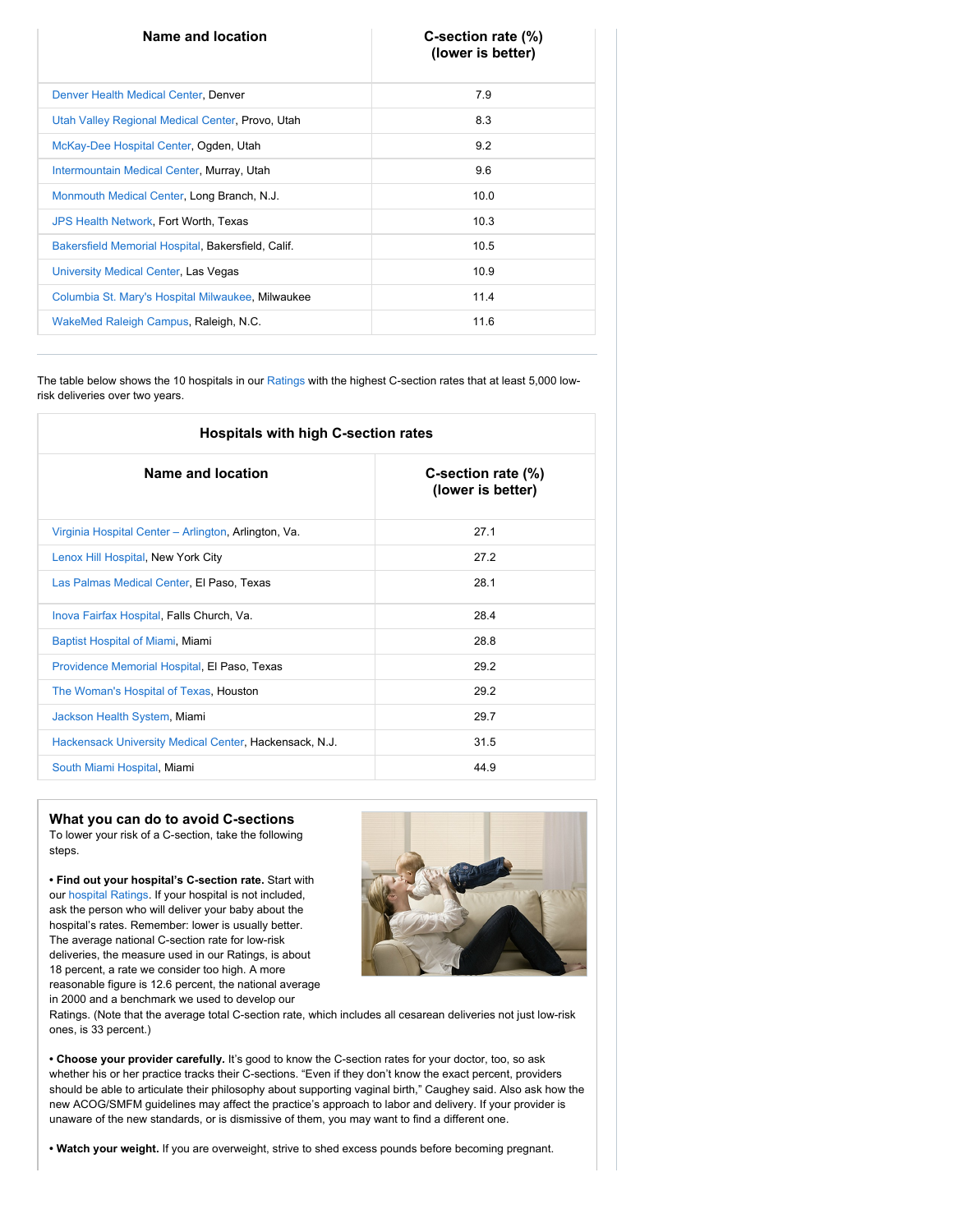Overweight and obese women have a much higher risk of C-section than normal weight women. And once you're pregnant, talk with your provider about the healthy weight gain for you. Women who are overweight should plan to gain less than those who are not.

**• Stay fit.** Women who take part in structured exercise during pregnancy are less likely to need a C-section, research suggests. Talk to your health care provider about appropriate forms of exercise, such as walking, swimming, and aerobic or yoga classes for pregnant women.

**• Don't rush things**. Doctors should not try to induce labor unless there's a good medical reason—for example, if a woman's membranes rupture (her "water breaks") and labor doesn't start on its own or she is two weeks overdue. Trying to induce labor before a woman's body is ready can lead to surgical delivery if labor doesn't progress.

**• Don't worry too much about big babies.** The possibility of a large baby is frequently used to justify a cesarean delivery, but that's not warranted, according to the new ACOG/SMFM guidelines. To begin with, methods used to assess the baby's weight toward the end of the pregnancy are not very accurate. Also, babies typically have to be 11 pounds or larger to justify a C-section, according to Caughey.

**• Get support during labor.** Consider hiring a doula, a trained birth assistant who can provide physical and emotional support throughout labor and delivery. Women who have continuous support from someone who is not a friend, family member, or a member of the hospital staff labor for shorter periods and are less likely to need interventions, research shows. Ask your insurer if it will cover doula care.

**• Ignore the clock.** The new ACOG/SMFM guidelines call for allowing more time in each phase of labor and delivery. In general, decisions on whether to intervene should be based on how well mothers and babies are doing, not how much time has passed.

For additional steps you can take before and during pregnancy to help ensure the best possible outcomes, see our report ["What to Reject When You're Expecting.](http://www.consumerreports.org/cro/2012/05/what-to-reject-when-you-re-expecting/index.htm)"

#### **And see these additional resources**

[American College of Obstetricians and Gynecologists Patient Resources](http://www.acog.org/For_Patients)

[American College of Nurse Midwives Patient Resources](http://www.midwife.org/Share-With-Women)

[Childbirth Connection](http://www.childbirthconnection.org/)

[March of Dimes Pregnancy](http://www.marchofdimes.com/pregnancy.aspx)

[March of Dimes Nacer Sano](http://nacersano.marchofdimes.com/embarazo.aspx)

[Office of Women's Health Pregnancy Resources](http://www.womenshealth.gov/pregnancy/)

#### **What to do if you need a C-section**

Sometimes a planned C-section is the safest option for you and your baby. And even if you've planned for a vaginal birth, complications may arise that necessitate a surgical delivery. All expectant families should discuss cesarean deliveries with their provider so that they understand what's involved and are not caught off guard. The following steps can help ensure a safe, satisfying birth experience for you and your family.



**• Be wary of early C-sections.** Babies' delivered before 39 weeks are more apt to have breathing problems or other issues. C-sections should not be scheduled before that point unless there's a valid medical reason.

**• Discuss your preferences.** Ask if a birthing partner can be with you in the surgery room and recovery area. When will you be able to hold and breastfeed your baby? Skin-to-skin contact between moms and babies right after delivery facilitates bonding and breastfeeding.

**• Ask for antibiotics at the time of surgery.** That reduces the risk of infection. You don't need them afterward unless you develop an infection.

**• Ask that your uterus be closed with two layers of stitching.** If you decide to have another baby vaginally, so called double-layering stitching will hold more securely during labor and delivery.

**• Request measures to prevent blood clots.** That might include wearing inflatable devices on your legs until you can walk on your own or taking a prescription blood thinner. Ask the nursing staff to help you get up and move around as soon as you are able to do so.